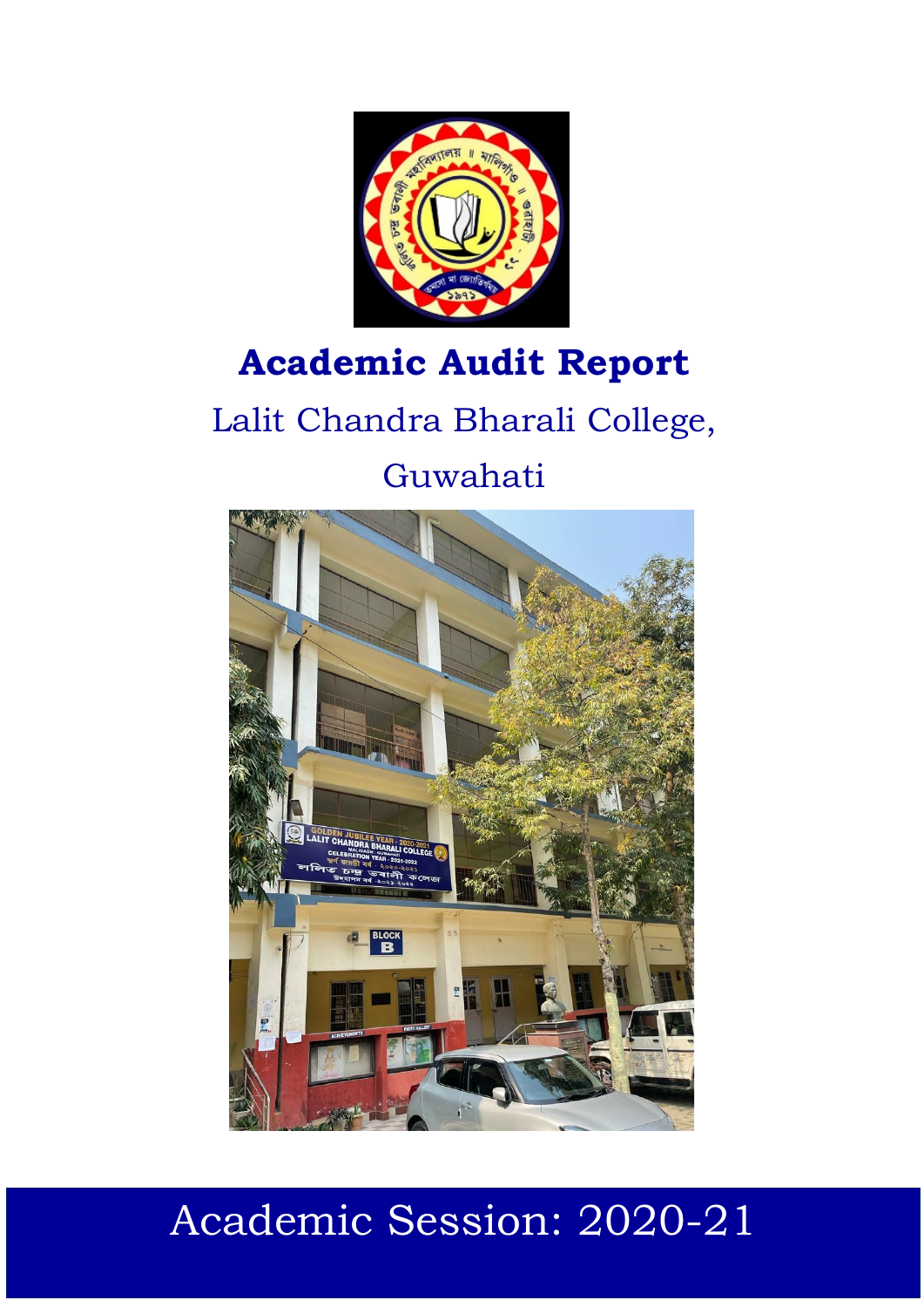### Academic Audit Report Lalit Chandra Bharali College Guwahati

Session: 2020-2021

Date of Formation of the Audit Committee: 27.01.2021 Data Submitted by the College to the Auditors: 30.09.2021 Date of Visit by the Auditors: 12.02.2022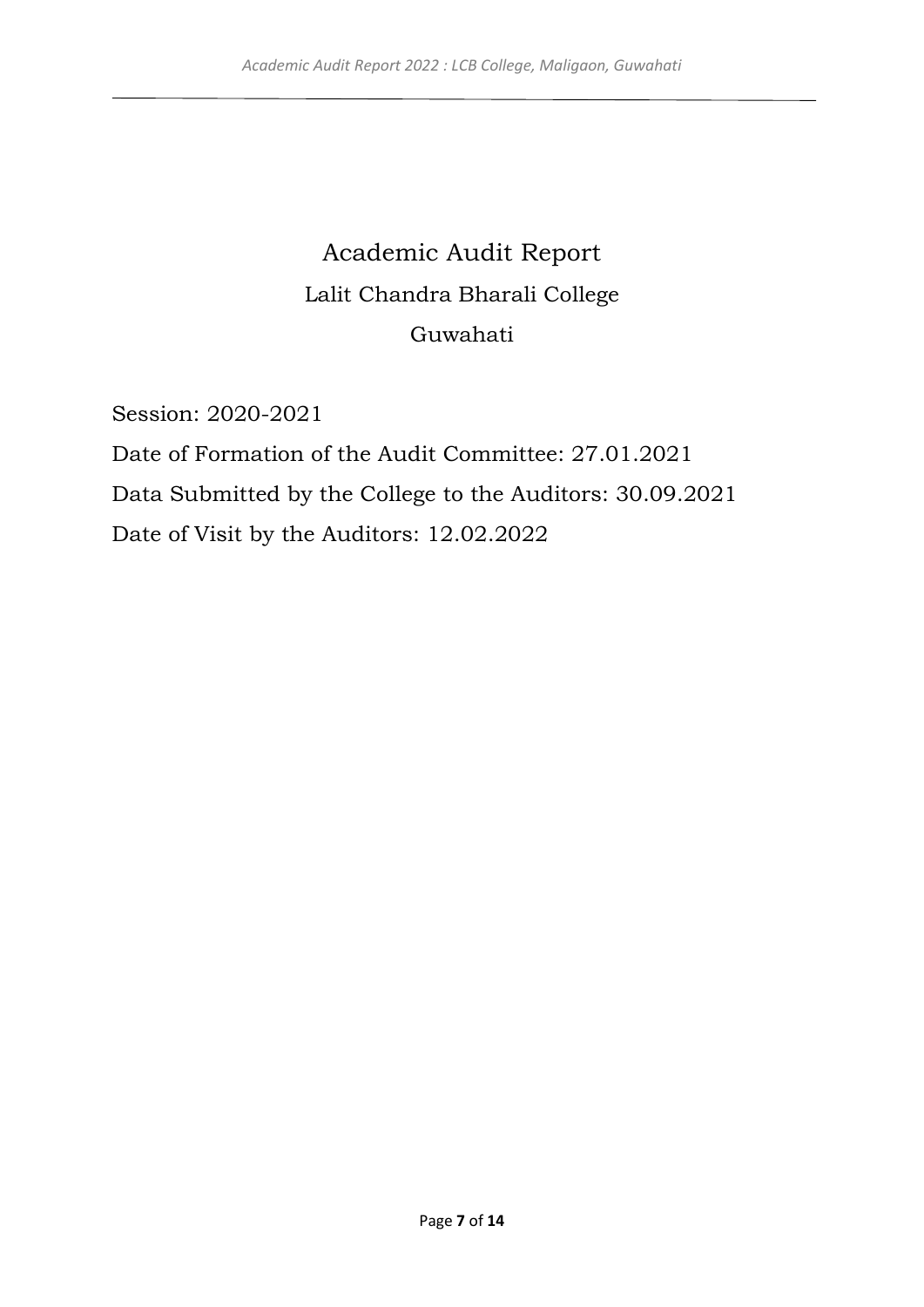#### **1. Members:**

- I. Prof. Utpal Sarma, HOD, Department of Instrumentation & USIC, Gauhati University
- II. Prof. Parag Phukon, Department of Geological Sciences, Gauhati University

#### **2. Profile the College**

#### **2.a. Introduction**

Lalit Chandra Bharali (LCB) College, Maligaon is one of the premier institution of Higher Education of Assam. Popularly known as L.C.B. College, this institution was established in 9th of August 1971. Initially it was a night college which was operated from the premises of Maligaon Railway Higher Secondary School by a group of teachers.

At the initial stage it catered mostly to undergraduate working men and women. It was at the initiative of the neighbourhood community and the generous donation made by the family of Lalit Chandra Bharali that facilitated the purchase of its own land in 1972. It was only from the next year that the college functioned for the first time from its own premises. Since then, it is the Governing Body (GB) that constitutes the primary management system of the college. Establishment of the college was driven by a holistic approach towards higher education to the marginal student community who could not access the central/city colleges for various reasons. It was also an educational outreach for the students who lived beyond the city limits and the entire Northeast. However, since the last two decades the college has notched up its credibility as it attracts some of the best students from the entire northeast region for its nontraditional subjects at the UG level.

The College is affiliated to Gauhati University for Arts stream and deficit Grant-in Aid by Govt. of Assam was awarded in the year 1983. The foundation stone of administrative building was laid by Sjt. Hiteswar Saikia, the then Hon'ble Chief Minister, Assam, in the year 1994. The same year the college brought under the purview of 2(f) and 12 (b) of UGC. In 1995 the science stream of the college was affiliated to Gauhati University. While the Arts Stream of the College was provincialised in 2005, the Science stream was provincialised in 2013 by the Govt. of Assam. The NSS and NCC units were started in the year 1998 and 2002 respectively.

The college was accredited by NAAC with 'B' Grade in the year 2004. Subsequently, it introduced different Courses under Gauhati University such as PGDCA in 2004, BCA in 2006, BBA and B.Sc. (IT) in 2008 and Commerce in 2009. The college discontinued BBA course w.e.f. 2017 and Commerce stream w.e.f. 2019 due to paucity of funds and limited space. A Girls' Hostel building of the college was inaugurated by Dr. Mridul Hazarika, Hon'ble V.C. of Gauhati University in the year 2013.

#### **2.b. Present status**

The college is having nine departments in Arts stream and five departments in science stream. Apart from two provincialised streams (Arts & Science), the College provides self sustaining courses such as BCA, B.Sc.-IT and PGDCA. At present there are total thirty five (35) numbers of sanctioned posts in teaching position out of which ten (10) posts are vacant. There are seventeen (17) numbers of permanent (sanctioned) ministerial posts out of which Six (6) posts are vacant. To meet up the shortages of teaching posts/position college authority appointed Seven (7) numbers of temporary full time and nineteen (19) numbers of part time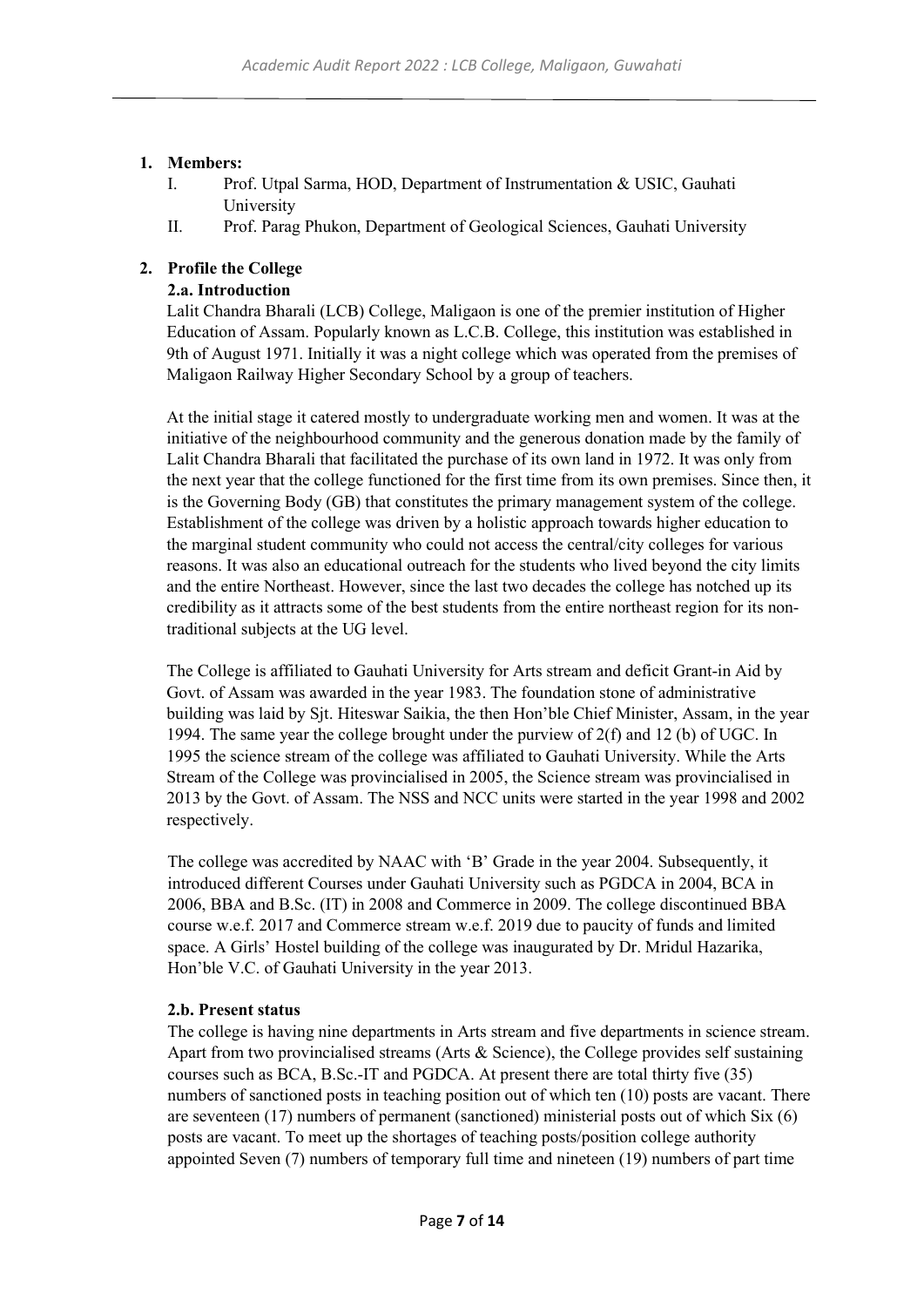teaching faculties. The college is having six (6) library staff, one (1) Non-Vacational Academic Staff along with Five (5) Library staff out of which one post is vacant. NCC and NSS wings of the College are very active through which the students are engaged in giving service to the society.

In the new millennium, the scenario in higher education has undergone unprecedented changes. The present day challenges have been brought out by globalisation, privatisation and liberalization on one hand and our exorbitantly high expectations on the other. Further, in order to cope with the logistical challenge in its transition from annual system to semester system, the stakeholders must prepare to work with more devotion and challenge. The LCB College is striving hard to face these challenges with renewed vigour and enthusiasm.

| Name of the | <b>UG</b>       | Session     | No. of Teachers |                  | No. of Students |                 | Seat             | of<br>No.            |
|-------------|-----------------|-------------|-----------------|------------------|-----------------|-----------------|------------------|----------------------|
| Dept.       |                 |             | Permanent       | Temporary        | Honours         | Regular         | Capacity per     | Value                |
|             |                 |             |                 |                  |                 |                 | semester         | Added/Certificate    |
|             |                 |             |                 |                  |                 |                 |                  | Programme<br>Offered |
| Assamese    | <b>UG</b>       | 2018-19     | $\overline{3}$  | $\overline{2}$   | 95              | 392             | $40+250+250$     |                      |
|             |                 | 2019-20     | 3               | $\overline{2}$   | 92              | 336             | $40+250+250$     |                      |
|             |                 | 2020-21     | $\overline{3}$  | $\overline{2}$   | 67              | 287             | $40+250+250$     |                      |
| Bengali     | <b>UG</b>       | 2018-19     | $\overline{2}$  | $\boldsymbol{0}$ | 04              | 26              | $35+35+35$       |                      |
|             |                 | 2019-20     | $\overline{2}$  | $\overline{0}$   | 03              | 42              | $35 + 35 + 35$   |                      |
|             |                 | 2020-21     | $\mathbf{1}$    | $\mathbf{1}$     | $\overline{03}$ | $\overline{41}$ | $35 + 35 + 35$   |                      |
| Computer    | $\overline{UG}$ | 2018-19     | $\mathbf{1}$    | $\overline{2}$   | 105             | 83              | $50 + 50$        |                      |
| Science     |                 | 2019-20     | $\mathbf{1}$    | $\overline{2}$   | 90              | 78              | $50 + 50$        |                      |
|             |                 | 2020-21     | $\mathbf{1}$    | $\overline{2}$   | 108             | 52              | $50 + 50$        |                      |
| Economics   | <b>UG</b>       | 2018-19     | $\overline{4}$  | $\overline{0}$   | 46              | 123             | $35 + 100$       |                      |
|             |                 | $2019 - 20$ | $\overline{3}$  | $\mathbf{1}$     | 38              | 94              | $35 + 100$       |                      |
|             |                 | 2020-21     | $\overline{2}$  | $\overline{2}$   | 33              | 69              | $35 + 100$       | 01                   |
| Education   | UG              | 2018-19     | $\overline{2}$  | $\overline{2}$   | 41              | 492             | $30 + 200$       |                      |
|             |                 | 2019-20     | $\overline{2}$  | $\overline{2}$   | 35              | 383             | $30 + 200$       |                      |
|             |                 | 2020-21     | $\overline{2}$  | $\overline{2}$   | $\overline{35}$ | 435             | $30 + 200$       |                      |
| Electronics | <b>UG</b>       | 2018-19     | $\mathbf{1}$    | 3                | 44              | 21              | $30 + 30$        |                      |
|             |                 | 2019-20     | $\mathbf{1}$    | $\overline{3}$   | 27              | 14              | $30 + 30$        |                      |
|             |                 | 2020-21     | $\mathbf{1}$    | 3                | 17              | 21              | $30 + 30$        |                      |
| English     | <b>UG</b>       | 2018-19     | $\overline{3}$  | $\mathbf{1}$     | 28              | 290             | $35 + 250 + 200$ |                      |
|             |                 | 2019-20     | $\overline{2}$  | $\overline{2}$   | 33              | 283             | $35 + 250 + 200$ |                      |
|             |                 | 2020-21     | $\overline{2}$  | $\overline{2}$   | $\overline{34}$ | 235             | $35 + 250 + 200$ |                      |
| Hindi       | $\overline{UG}$ | 2018-19     | $\mathbf{1}$    | $\overline{0}$   | $\overline{00}$ | 47              | $35 + 35$        |                      |
|             |                 | 2019-20     | $\mathbf{1}$    | $\overline{0}$   | $00\,$          | 53              | $35 + 35$        |                      |
|             |                 | 2020-21     | $\mathbf{1}$    | $\overline{0}$   | $00\,$          | 25              | $35 + 35$        |                      |
| History     | <b>UG</b>       | 2018-19     | $\overline{2}$  | $\overline{2}$   | 38              | 147             | $35+100$         |                      |
|             |                 | 2019-20     | $\overline{2}$  | $\overline{2}$   | 33              | 144             | $35 + 100$       |                      |
|             |                 | 2020-21     | $\overline{2}$  | $\overline{2}$   | 27              | 111             | $35 + 100$       |                      |
| Mathematics | <b>UG</b>       | 2018-19     | $\overline{3}$  | $\mathbf{1}$     | 49              | 235             | $35 + 100$       |                      |
|             |                 | 2019-20     | $\overline{3}$  | $\mathbf{1}$     | 41              | 210             | $35 + 100$       |                      |
|             |                 | 2020-21     | $\overline{3}$  | 1                | 46              | 110             | $35+100$         | 01                   |
| Philosophy  | <b>UG</b>       | 2018-19     | $\mathbf{1}$    | $\overline{2}$   | $00\,$          | 61              | $35 + 100$       |                      |
|             |                 | 2019-20     | $\mathbf{1}$    | $\overline{2}$   | 0 <sub>0</sub>  | 89              | $35 + 100$       |                      |
|             |                 | 2020-21     | $\mathbf{1}$    | 16               | $00\,$          | 61              | $35 + 100$       |                      |

#### **2.c. Academic Strength**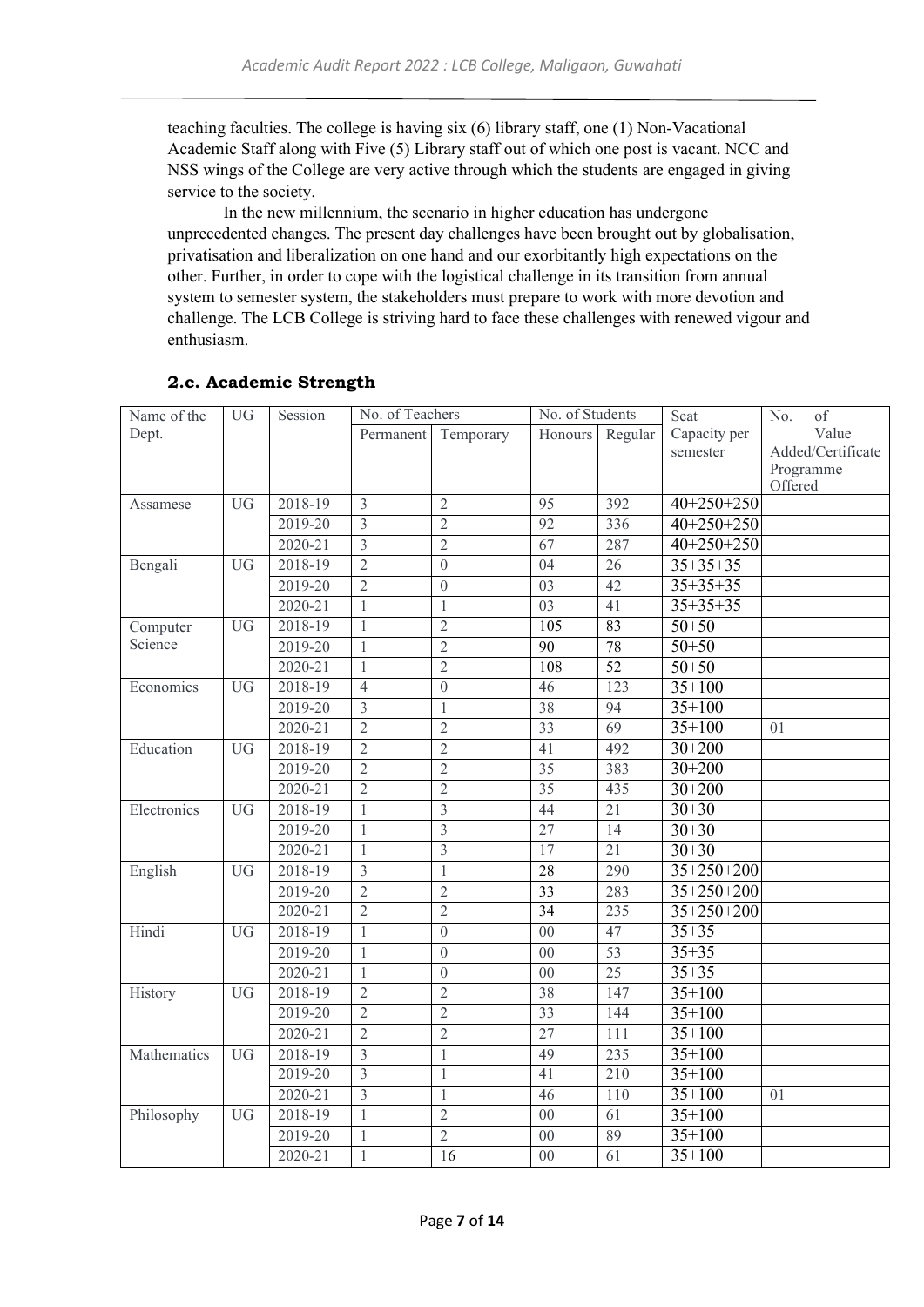| Physics           | UG   | 2018-19 | $\overline{2}$ | $\theta$         |    | 166 | 100        |    |
|-------------------|------|---------|----------------|------------------|----|-----|------------|----|
|                   |      | 2019-20 | 2              | $\theta$         |    | 102 | 100        |    |
|                   |      | 2020-21 | 2              | $\boldsymbol{0}$ |    | 37  | 100        |    |
| Political         | UG   | 2018-19 | $\overline{3}$ | $\mathbf{1}$     | 32 | 319 | $35 + 200$ |    |
| science           |      | 2019-20 | 2              | $\overline{2}$   | 39 | 227 | $35 + 200$ |    |
|                   |      | 2020-21 | $\overline{2}$ | $\overline{2}$   | 39 | 239 | $35 + 200$ |    |
| <b>Statistics</b> | UG   | 2018-19 | $\overline{3}$ | $\mathbf{1}$     | 18 | 141 | $30+100$   |    |
|                   |      | 2019-20 | $\overline{3}$ | 1                | 19 | 106 | $30+100$   |    |
|                   |      | 2020-21 | $\overline{3}$ | 1                | 18 | 85  | $30+100$   | 01 |
| <b>PGDCA</b>      | PG   | 2018-19 | $\mathbf{0}$   | $\overline{2}$   | 35 |     | 50         |    |
|                   | dipl | 2019-20 | $\mathbf{0}$   | $\overline{2}$   | 14 |     | 50         |    |
|                   | oma  | 2020-21 | $\mathbf{0}$   | $\mathfrak{2}$   | 03 |     | 50         |    |
| <b>BCA</b>        | UG   | 2018-19 | $\theta$       | $\overline{4}$   | 92 |     | 60         |    |
|                   |      | 2019-20 | $\theta$       | $\overline{4}$   | 90 |     | 60         |    |
|                   |      | 2020-21 | $\Omega$       | $\overline{4}$   | 89 |     | 60         |    |
| B. Sc. IT         | UG   | 2018-19 | $\Omega$       | $\overline{4}$   | 88 |     | 30         |    |
|                   |      | 2019-20 | $\Omega$       | $\overline{4}$   | 75 |     | 30         |    |
|                   |      |         |                |                  |    |     |            |    |
|                   |      | 2020-21 | l0             | $\overline{4}$   | 40 |     | 30         |    |
|                   |      |         |                |                  |    |     |            |    |

#### **3. Methodology of the Audit:**

A questionnaire in tune with the current NAAC assessment accreditation framework has been prepared as shown in Annexure-1. The metrics are considered where the academic department needs to be involved. Weights for each metric are fixed as per their importance for enhancing the quality of the College. A score on a scale of 0-4 is provided based on validation by the audit committee members on the claim made by the departments of the College. CGPA for every department has been evaluated using the following formula.

$$
CGPA = \frac{\sum_{metrics} Score \text{ in the individual metric} \times Weights \text{ of the metric}}{Total Weights (500)}
$$

The CGPA for individual departments are shown in the Table-1.

#### **Table-1**

| S1 No | <b>Name of the Department</b> | <b>CGPA</b> |
|-------|-------------------------------|-------------|
|       | <b>Statistics</b>             | 2.25        |
| 2     | Economics                     | 2.21        |
| 3     | Computer Science              | 2.18        |
| 4     | Political Science             | 2.09        |
| 5     | Mathematics                   | 2.06        |
| 6     | Education                     | 1.90        |
| 7     | Electronics                   | 1.82        |
| 8     | Assamese                      | 1.80        |
| 9     | English                       | 1.71        |
| 10    | Bengali                       | 1.62        |
| 11    | History                       | 1.62        |
| 12    | Hindi                         | 1.51        |
| 13    | Physics                       | 1.45        |
| 14    | BSc(IT)                       | 1.37        |
| 15    | Philosophy                    | 1.24        |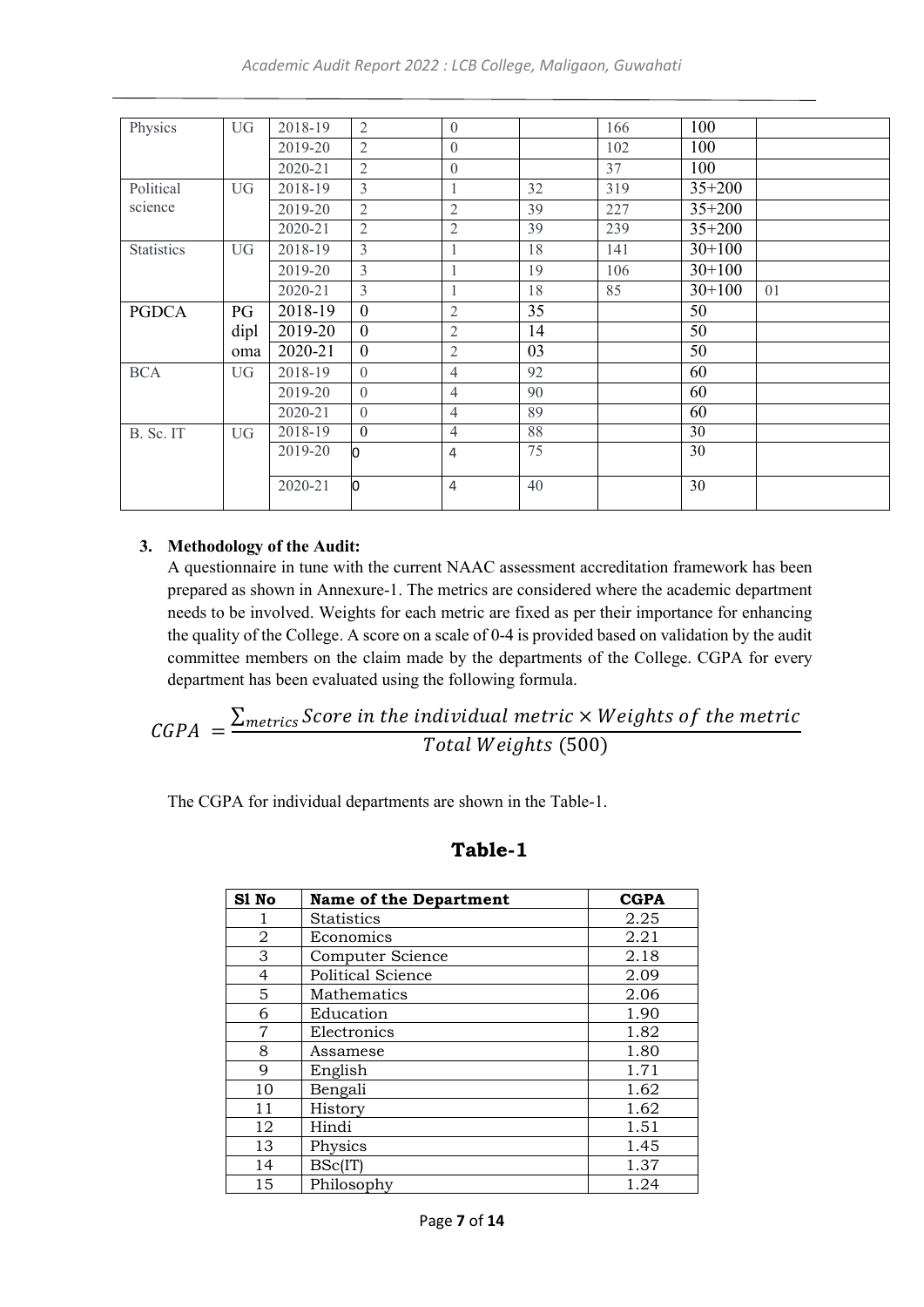#### **4. Observations:**

#### *a. Curricular Aspects*

The College follows the curriculum developed by Gauhati University. For effective delivery of curriculum most of the departments are maintaining a course file. However, the detail lesson plans with course progress record needs to be institutionalised. Departments follow academic calendar of Gauhati University. For effective planning of activities academic department can prepare an academic calendar specific to the department following the affiliating University's calendar. Add on/ Certificate programmes are conducted by several departments.

#### *b. Teaching Learning Aspects*

Assessment of learning levels after admission to identify slow and advanced learners should be more robust. Though the College follows student centric learning methods for effective curriculum delivery, a detail unit wise plan for experiential and participative learning needs to be maintained for enhancing the learning experiences of the students. The College maintains mentoring system. But documentation of the mentoring system is not adequate. All the departments conduct internal examination as per requirement of the affiliating University. The College may incorporate more different modes for continuous internal evaluation. Program Outcome, Program Specific Outcomes and Course Outcomes are described in the syllabus. The attainment of the learning outcomes to be evaluated properly.

#### *c. Research, Innovation and Extension*

The overall research culture in the College needs to be strengthened. Several departments are conducting very effective extension activities. Involvement of the students in those activities should be encouraged. Squeezy.in is a commendable innovation. Such efforts should be encouraged.

#### *d. Infrastructure*

The College has adequate infrastructure facilities for all academic activities. The infrastructure is well maintained.

The library and IT facilities are also adequate.

#### *e. Students support and Progression*

Several Departments conduct capacity building and skill enhancement activities for the students. Placement of the students and progression to higher education, though limited, are encouraging. Students need more encouragement for participation in extra-curricular activities.

#### *f. Professional development activities*

Several teachers have participated in FDP. The rest of the teachers should also regularly participate in FDPs.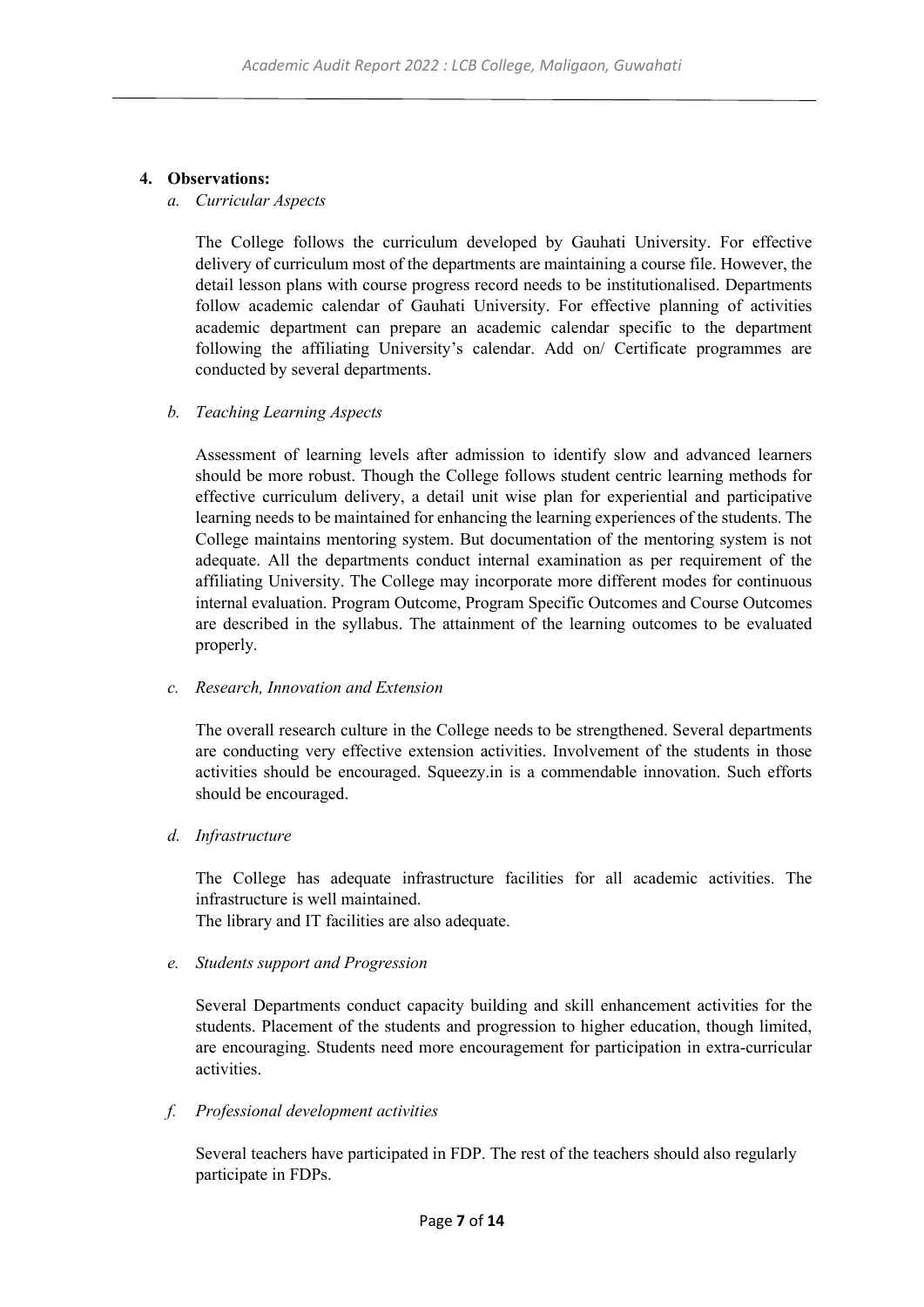#### **5. SWOC Analysis**

#### *Strength of the Institute:*

- The non-traditional programmes in subjects: Computer Science and Electronics in the science stream, introduced for the first time in Assam, the self-financing programs of BCA and BSc(IT). Success of these programmes is due to its experienced faculty and state-of-the art labs impressive placement of its alumni in universities and corporate houses both in India and abroad.
- Easy accessibility from the bus/train stations attracts students from the outskirts of the city.
- ICT infrastructure with campus Wi-Fi.
- Community outreach and extension activities by inculcating social responsibility among the students and equipping them with skills and life values to face the challenges of life thereby contributing towards nation-building.
- The Career Guidance and Placement Cell facilitates counselling and placement opportunities.
- The Ratneshwar Borooah Memorial Award of a cash prize of Rupees Five thousand each for the toppers of the Arts and Science streams and Poor Aid Fund to economically weaker students encourage students in their endeavours.
- Well placed alumni connected to the institution.
- Majority of the faculty members are qualified with Ph.D. degree
- The college premise houses a girls' hostel

#### *Weakness of the institute:*

- Limited physical space is a major limitation of the college. This has hindered the construction of an indoor stadium, recreational hall and has also limited the expansion of classrooms, laboratories, seminar rooms and library reading rooms.
- The college has to use rented space/grounds to host the annual outdoor sports, cultural programs and other programs at its own cost
- Though skill oriented professional courses are the need of the hour, inadequate funds have forestalled the opening of more professional courses.
- Lack of sufficient permanent teaching and non-teaching staff continues to increase the workload and administrative responsibilities of the regular faculty.
- The stagnation in permanent appointments has affected the dynamics of the departments and the professional growth of the discipline.
- Some of the departments have single sanctioned post that hinders the academics of the institution and possible upliftment.
- Lack of laboratory demonstrators in most departments are another limitation in the academic front.
- No direct access from the main road and an unmanned railway crossing creates inconvenience and bottlenecks in mobility
- As a peripheral college and as a college of recent origin as compared to the other city colleges and despite the achievements of various departments the college still attracts mostly the average students
- Lack of boys' hostel is a hindrance for attracting students from outside the city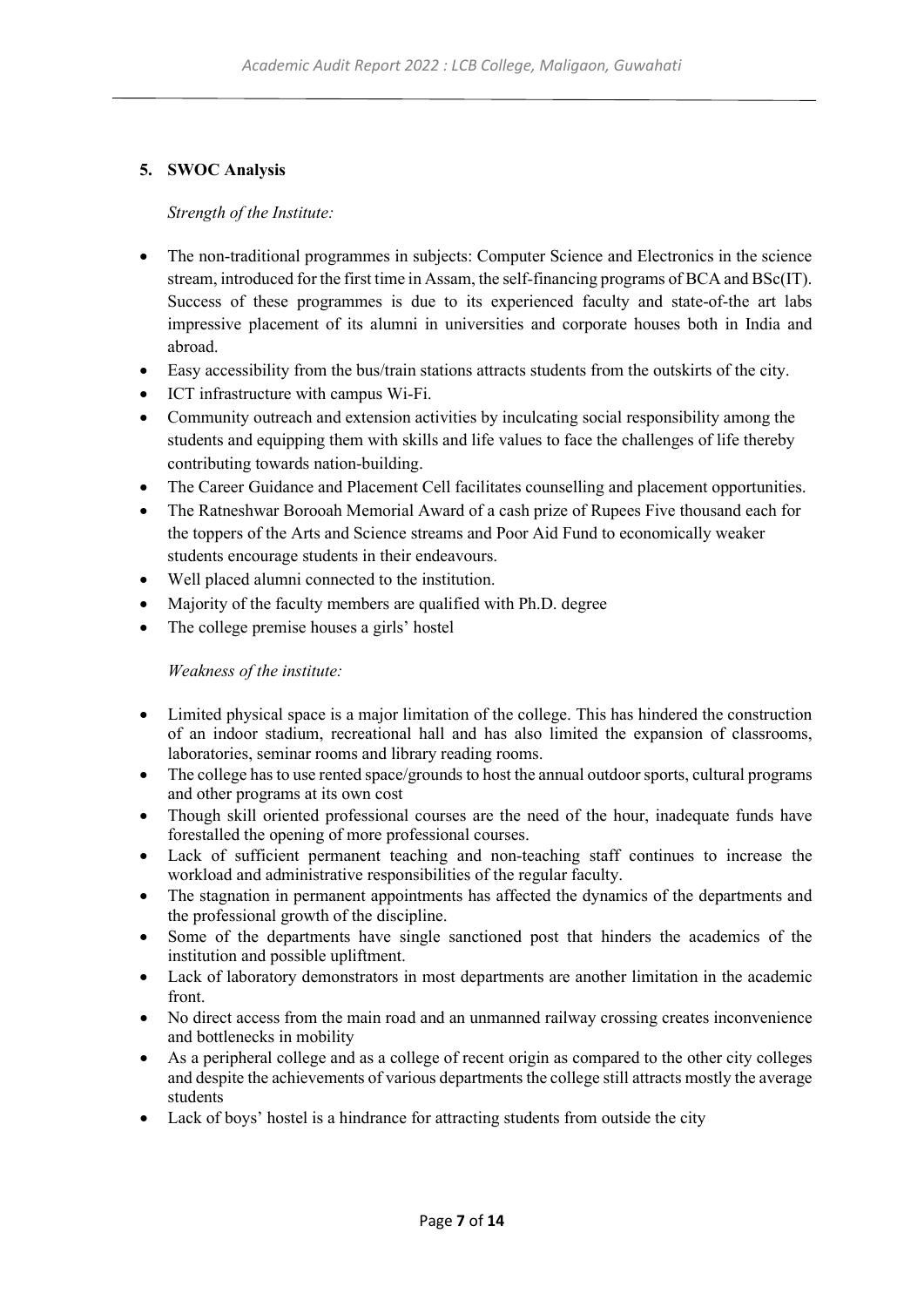#### *Opportunities of the Institute:*

- As the first college to offer Computer Science and Electronics the college aspires to open short term skill-oriented courses in those two departments and also the self-financing courses.
- The addition of the new block which is under construction would facilitate opening of post graduate and vocational/skill-oriented courses in some of the subjects.
- The girls' hostel which has a capacity of accommodating 40 (forty) boarders attracts girlstudents from all over Assam
- With qualified teachers and varied departments there is scope and plans for interdisciplinary add on courses and research work.
- Faculties are engaged in organizations like ICHR, Northeast Historical Research Association (NEHA), Indian Art History Congress, Itihash Sankalan Samittee etc.
- Students from entire northeastern states come to the institution opting for varied programs
- Well placed and highly qualified alumni of the institution are engaged in programs of career counselling, motivational and discipline specific activites and there lies wide opportunities in the context.
- The college despite having a small campus, tries to provide all the basic facilties for uplifiting the academics that promises for better scope future
- The NCC and NSS units of the college are very active and have hosted many programs for betterment of the students and nation building
- The college is a co-educational institution which has always tried to encourage inclusiveness across gender, language, economic diversities, etc.

#### **Institutional Challenges**

- As most of the colleges have opened career-oriented programmes of Computer Science and Electronics, the parameters of excellence have been raised.
- Most of the departments function with inadequate teaching staff which pose challenges in academic sphere
- The introduction of CBCS promises to contemporize education with changing pedagogies but the restricted size of sanctioned teachers will hamper to fulfil the objectives of CBCS curriculum.
- Unavailability of playgrounds, indoor stadium facilities, auditorium poses great challenge to manage the co-curricular activities
- Managing funds for academics, co-curricular academics and extension activities is a challenge to the institution with requirement to appoint full time non-sanctioned and part time faculties and non-permanent office staff
- The placement cell of the college has initiated no. of steps to facilitate student's placement but this could be done in favour of few disciplines only
- The institution has not yet succeeded in making sufficient MoUs with relevant institutions for the greater benefit of the students
- Most students belong to BPL and low middle income groups for which they cannot afford to register for professional courses requiring fees for registration
- As the college has always attracted students from the city outskirts the pandemic situation in last two years has led to a decrease in the enrolment, mostly due to less mobility from rural areas to the city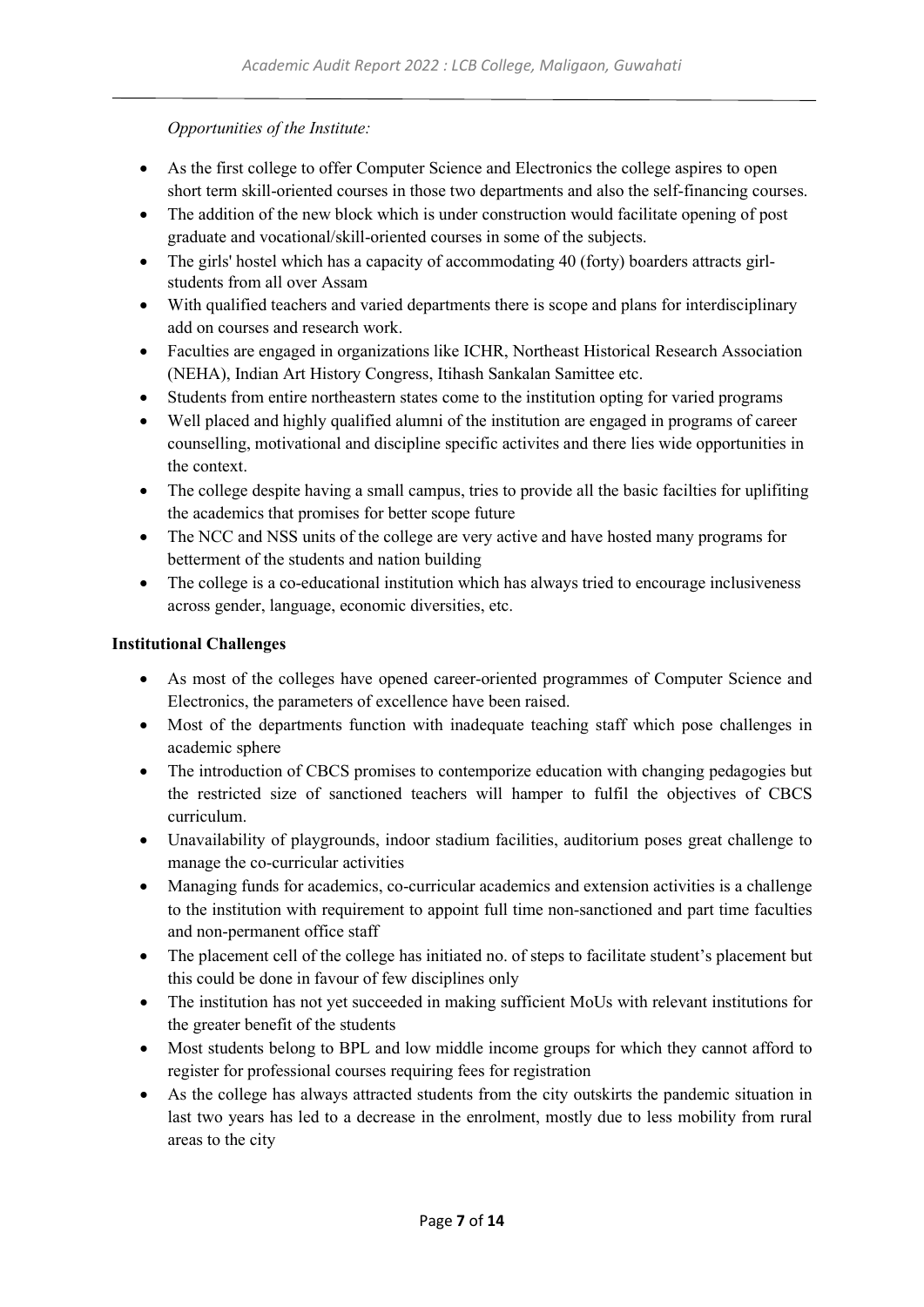• Location of the college in a thickly populated area, surrounded by residential buildings on all sides and circuitous access path to the college pose a challenge to maintain the safety and also the academic environment of the college

#### **6. Recommendations**

Based on the finding members of the audit committee recommend the following for enhancing the teaching-learning ecosystem of the College:

- i. The college may establish a language lab
- ii. Research culture needs improvement and interdisciplinary research to be initiated
- iii. Proper documentation is required for all activities
- iv. Best practices of individual departments for various aspects need to be institutionalised.
- v. For effective delivery of curriculum, the course file to be assessed by IQAC
- vi. Academic calendar to be prepared at department level following the affiliating University's calendar
- vii. More students should be involved in the extension activities
- viii. More collaborations need to be established for faculty exchange, students exchange, internship etc.
- ix. More teachers should participate in FDP programmes
- x. An alternative approach road to be explored for easy access to the college
- xi. Necessary initiative to be taken to fill up the vacant faculty positions

(

 (Dr. Amarendra Kalita) Principal, LCB College

(Prof. Parag Phukan) (Prof. Utpal Sarma) Gauhati University Gauhati University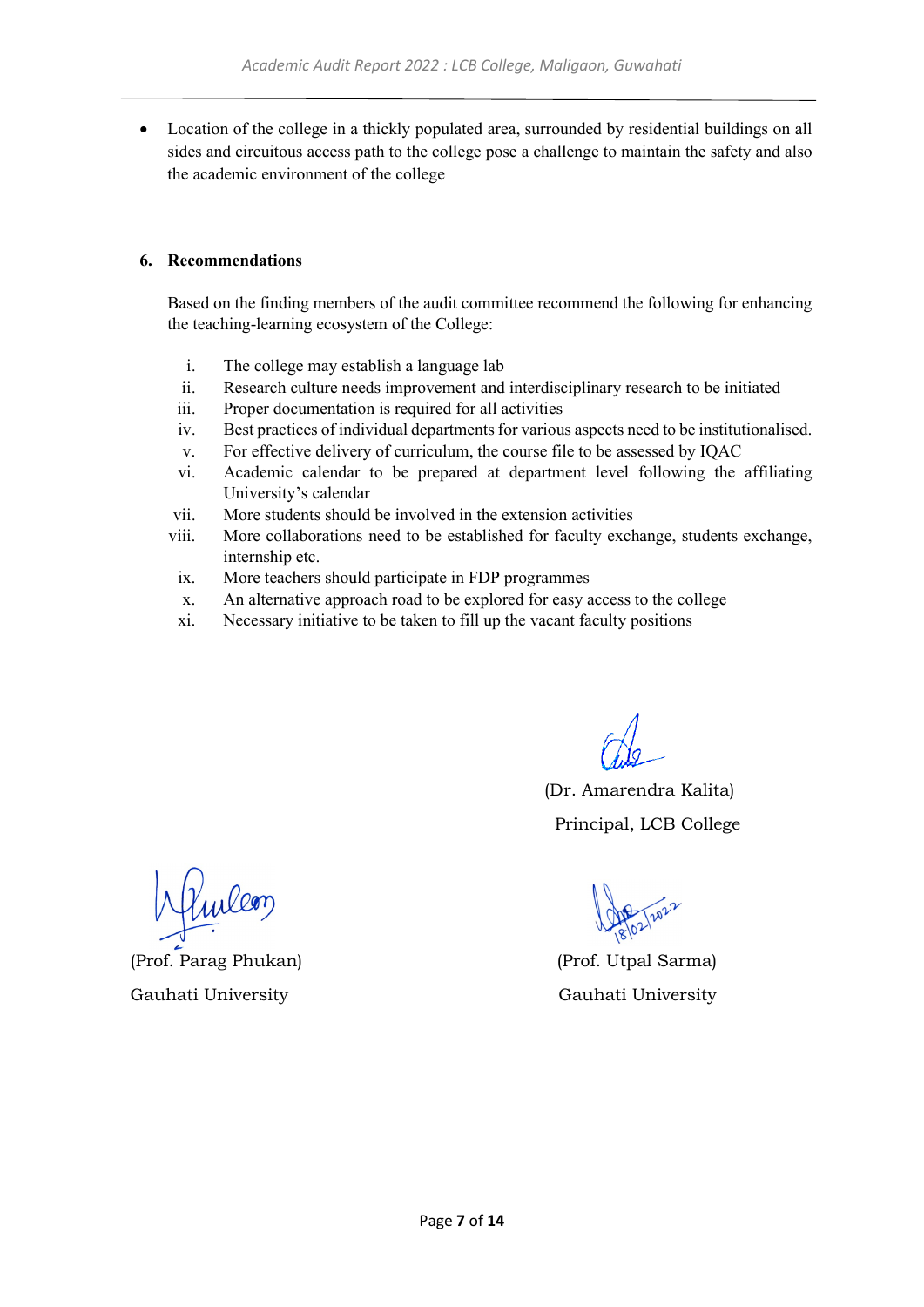#### **Format for Academic Audit**

#### *Annexure-1*

Name of the Department:

#### Year of Establishment:

#### Head of the Department:

| Metric No | Description                                                            | Response | Weightage   |
|-----------|------------------------------------------------------------------------|----------|-------------|
|           | Total No. of Seats (Major)                                             |          |             |
|           | Total No. of Students at present                                       |          |             |
|           | No. of sanctioned faculty positions                                    |          |             |
|           | No. of filled up faculty against sanctioned posts                      |          |             |
|           | No. of other faculty                                                   |          |             |
| 1.1.1.    | The Institution ensures effective curriculum delivery                  |          | 10          |
|           | through a well-planned and documented process:                         |          |             |
|           | (Response-Yes/No)                                                      |          |             |
|           | Lesson plan is maintained by the teachers<br>a.                        |          |             |
|           | Course progress record is maintained by the<br>b.                      |          |             |
|           | teachers                                                               |          |             |
|           | c. Course completed in stipulated time                                 |          |             |
|           | d. Feedback on teachers collected from the                             |          |             |
|           | students                                                               |          |             |
|           | Internal examination results are analysed and<br>e.                    |          |             |
|           | necessary action taken                                                 |          |             |
| 1.1.2.    | The institution adheres to the academic calendar                       |          | 5           |
|           | including for the conduct of CIE (Response-Yes/No)                     |          |             |
|           | Academic calendar is maintained for teaching<br>a.                     |          |             |
|           | b. Academic calendar is maintained for CIE                             |          |             |
| 1.2.2     | Number of Add on /Certificate programs offered                         |          | 10          |
|           | during: 2019-20                                                        |          |             |
| 1.2.3     | No. of students enrolled in Certificate/ Add-on                        |          | 10          |
|           | programs last year                                                     |          |             |
| 1.3.1.    | Following issues are integrated to curriculum:                         |          | 10          |
|           | (Response-Yes/No)                                                      |          |             |
|           | a. Professional Ethics                                                 |          |             |
|           | b. Gender                                                              |          |             |
|           | c. Human Values                                                        |          |             |
|           | d. Environment and Sustainability                                      |          |             |
| 1.3.2     | No. of courses that include experiential learning                      |          | 10          |
| 1.3.3     | through project work/field work/internship                             |          |             |
|           | No. of students undertaking project work/field work/                   |          | 10          |
| 2.2.1     | internships<br>Department assesses the learning levels of the students |          | 30          |
|           | and organises special Programmes for advanced                          |          | <b>QLM</b>  |
|           | learners and slow learners                                             |          | (100 words) |
| 2.2.2     | Student- Full time teacher ratio                                       |          | 20          |
| 2.3.1     | Student centric methods, such as experiential learning,                |          | 20          |
|           | participative learning and problem solving                             |          |             |
|           | methodologies are used for enhancing learning                          |          | <b>QLM</b>  |
|           | experiences                                                            |          | (100 words) |
| 2.3.2     | No. of Teachers use ICT enabled tools for effective                    |          | 15          |
|           | teaching-learning process.                                             |          |             |
|           |                                                                        |          |             |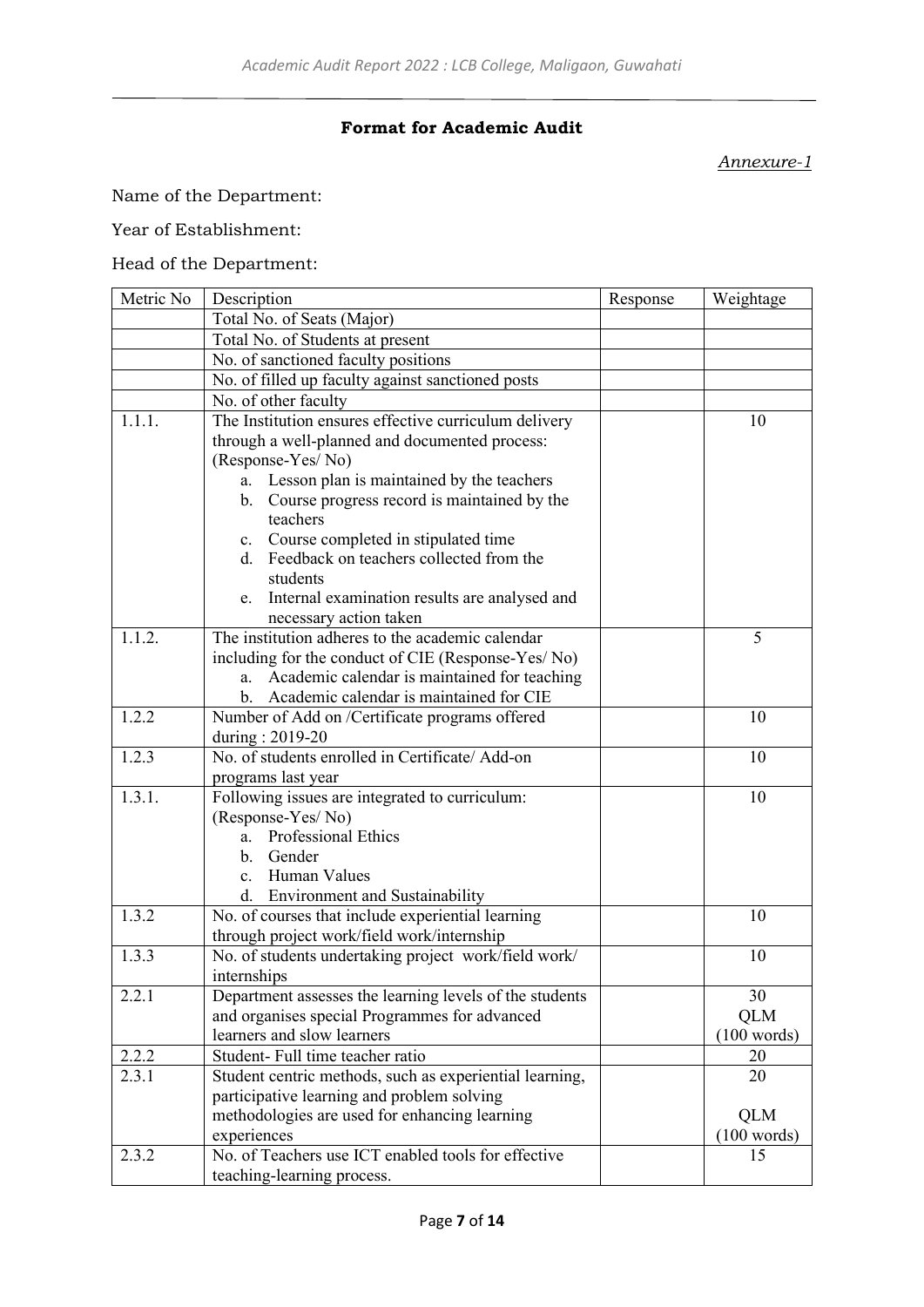| 2.3.3 | Ratio of mentor to students for academic and other<br>related issues                      | 15                |
|-------|-------------------------------------------------------------------------------------------|-------------------|
| 2.4.2 | No. of Teachers with PhD                                                                  | 20                |
| 2.4.3 | Average teaching experience of full time teachers in                                      | 20                |
|       | the same institution                                                                      |                   |
| 2.5.1 | Mechanism of internal assessment is transparent and                                       | 15                |
|       | robust in terms of frequency and mode                                                     | <b>QLM</b>        |
|       |                                                                                           | (100 words)       |
| 2.5.2 | Mechanism to deal with internal examination related                                       | 15                |
|       | grievances is transparent, time- bound and efficient                                      | <b>QLM</b>        |
|       |                                                                                           | (100 words)       |
| 2.6.1 | Teachers and students are aware of the stated                                             | 15                |
|       | Programme and course outcomes of the Programmes                                           | <b>QLM</b>        |
| 2.6.2 | offered by the institution.<br>Attainment of Programme outcomes and course                | (100 words)<br>15 |
|       | outcomes are evaluated by the institution.                                                | <b>QLM</b>        |
|       |                                                                                           | (100 words)       |
| 2.6.3 | Pass percentage of final year Students in the last year                                   | 30                |
| 3.1.1 | Grants received from Government and non-                                                  | 5                 |
|       | governmental agencies for research projects /                                             |                   |
|       | endowments                                                                                |                   |
| 3.1.2 | No. of research projects funded by government and                                         | 5                 |
|       | non-government agencies                                                                   |                   |
| 3.1.3 | Number of Seminars/conferences/workshops                                                  | 5                 |
|       | conducted                                                                                 |                   |
| 3.2.1 | Number of papers published per teacher in the                                             | 5                 |
|       | Journals notified on UGC website                                                          |                   |
| 3.2.2 | Number of books and chapters in edited<br>volumes/books published and papers published in | 10                |
|       | national/international conference proceedings                                             |                   |
| 3.3.1 | No. of Extension activities are carried out in the                                        | 10                |
|       | neighborhood community, sensitizing students to                                           |                   |
|       | social issues, for their holistic development                                             |                   |
| 3.3.2 | Number of awards and recognitions received for                                            | 10                |
|       | extension activities from government / government                                         |                   |
|       | recognised bodies                                                                         |                   |
| 3.3.3 | No. of Number of extension and outreach programs                                          | 20                |
|       | conducted by the institution through NSS/NCC/Red                                          |                   |
|       | cross/YRC etc., (including the programmes such as                                         |                   |
|       | Swachh Bharat, AIDS awareness, Gender issues etc.                                         |                   |
|       | and/or those organised in collaboration with industry,<br>community and NGOs)             |                   |
| 3.3.4 | No. of students participating in extension activities at                                  | 20                |
|       | 3.3.3. above                                                                              |                   |
| 3.4.1 | No. of collaborations/linkages for Faculty exchange,                                      | 10                |
|       | Student exchange, Internship, Field trip, On-the-job                                      |                   |
|       | training, research etc                                                                    |                   |
| 3.4.2 | Number of functional MoUs with national and                                               | 10                |
|       | international institutions, universities, industries,                                     |                   |
|       | corporate houses etc.                                                                     |                   |
| 4.1.3 | No. of classrooms and seminar halls with ICT- enabled                                     | 10                |
|       | facilities such as smart class, LMS, etc                                                  |                   |